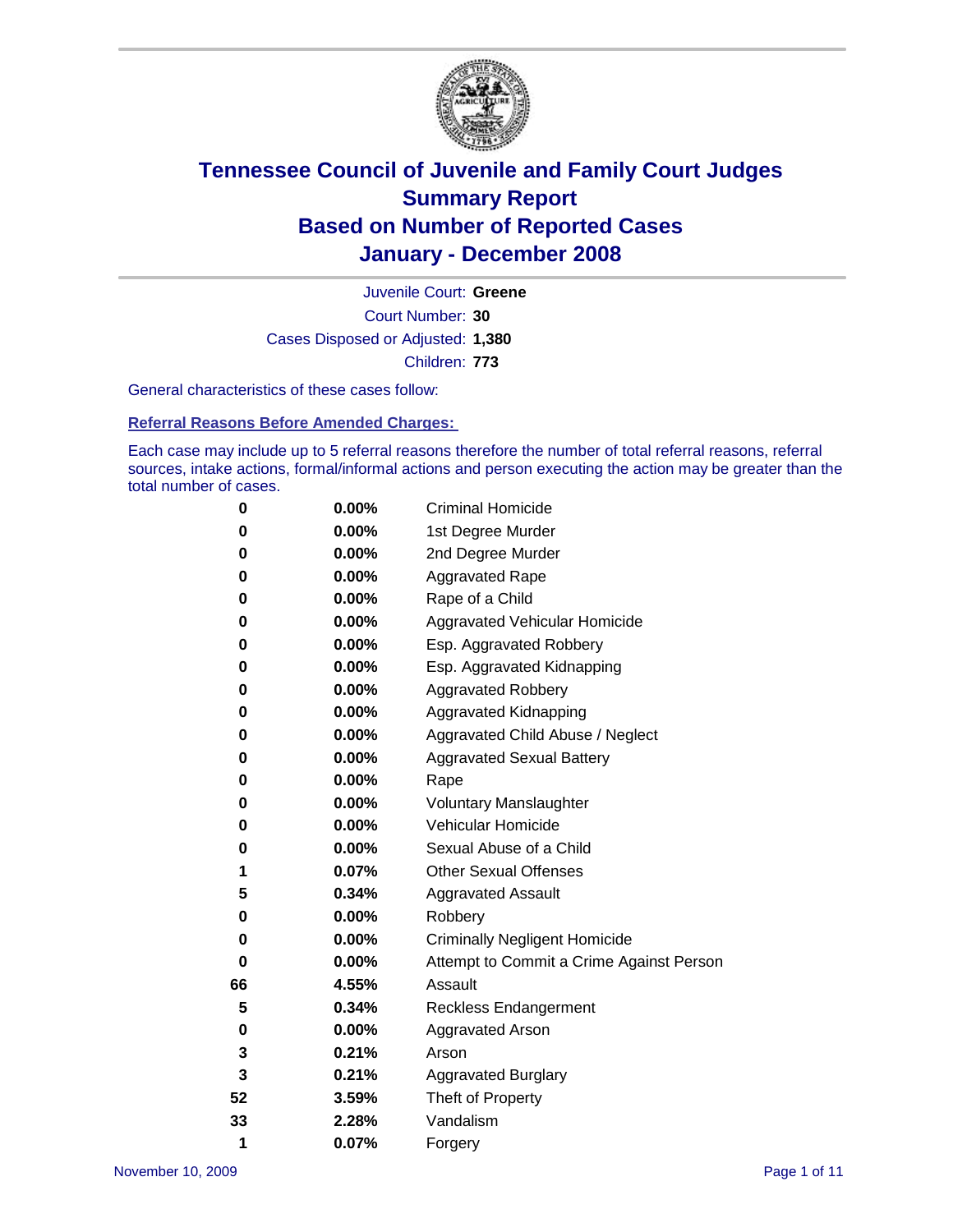

Court Number: **30** Juvenile Court: **Greene** Cases Disposed or Adjusted: **1,380** Children: **773**

#### **Referral Reasons Before Amended Charges:**

Each case may include up to 5 referral reasons therefore the number of total referral reasons, referral sources, intake actions, formal/informal actions and person executing the action may be greater than the total number of cases.

| 0            | 0.00%    | <b>Worthless Checks</b>                                     |
|--------------|----------|-------------------------------------------------------------|
| 1            | 0.07%    | Illegal Possession / Fraudulent Use of Credit / Debit Cards |
| 12           | 0.83%    | <b>Burglary</b>                                             |
| $\mathbf{2}$ | 0.14%    | Unauthorized Use of a Vehicle                               |
| 0            | 0.00%    | <b>Cruelty to Animals</b>                                   |
| 0            | $0.00\%$ | Sale of Controlled Substances                               |
| 1            | 0.07%    | <b>Other Drug Offenses</b>                                  |
| 22           | 1.52%    | Possession of Controlled Substances                         |
| 0            | 0.00%    | <b>Criminal Attempt</b>                                     |
| 6            | 0.41%    | Carrying Weapons on School Property                         |
| 3            | 0.21%    | Unlawful Carrying / Possession of a Weapon                  |
| 6            | 0.41%    | <b>Evading Arrest</b>                                       |
| 0            | 0.00%    | Escape                                                      |
| 3            | 0.21%    | Driving Under Influence (DUI)                               |
| 43           | 2.97%    | Possession / Consumption of Alcohol                         |
| 3            | 0.21%    | Resisting Stop, Frisk, Halt, Arrest or Search               |
| 0            | $0.00\%$ | <b>Aggravated Criminal Trespass</b>                         |
| 1            | 0.07%    | Harassment                                                  |
| 3            | 0.21%    | Failure to Appear                                           |
| $\mathbf 2$  | 0.14%    | Filing a False Police Report                                |
| 3            | 0.21%    | Criminal Impersonation                                      |
| 39           | 2.69%    | <b>Disorderly Conduct</b>                                   |
| 5            | 0.34%    | <b>Criminal Trespass</b>                                    |
| 7            | 0.48%    | <b>Public Intoxication</b>                                  |
| 0            | 0.00%    | Gambling                                                    |
| 167          | 11.52%   | Traffic                                                     |
| 0            | $0.00\%$ | <b>Local Ordinances</b>                                     |
| 1            | 0.07%    | Violation of Wildlife Regulations                           |
| 28           | 1.93%    | Contempt of Court                                           |
| 138          | 9.52%    | Violation of Probation                                      |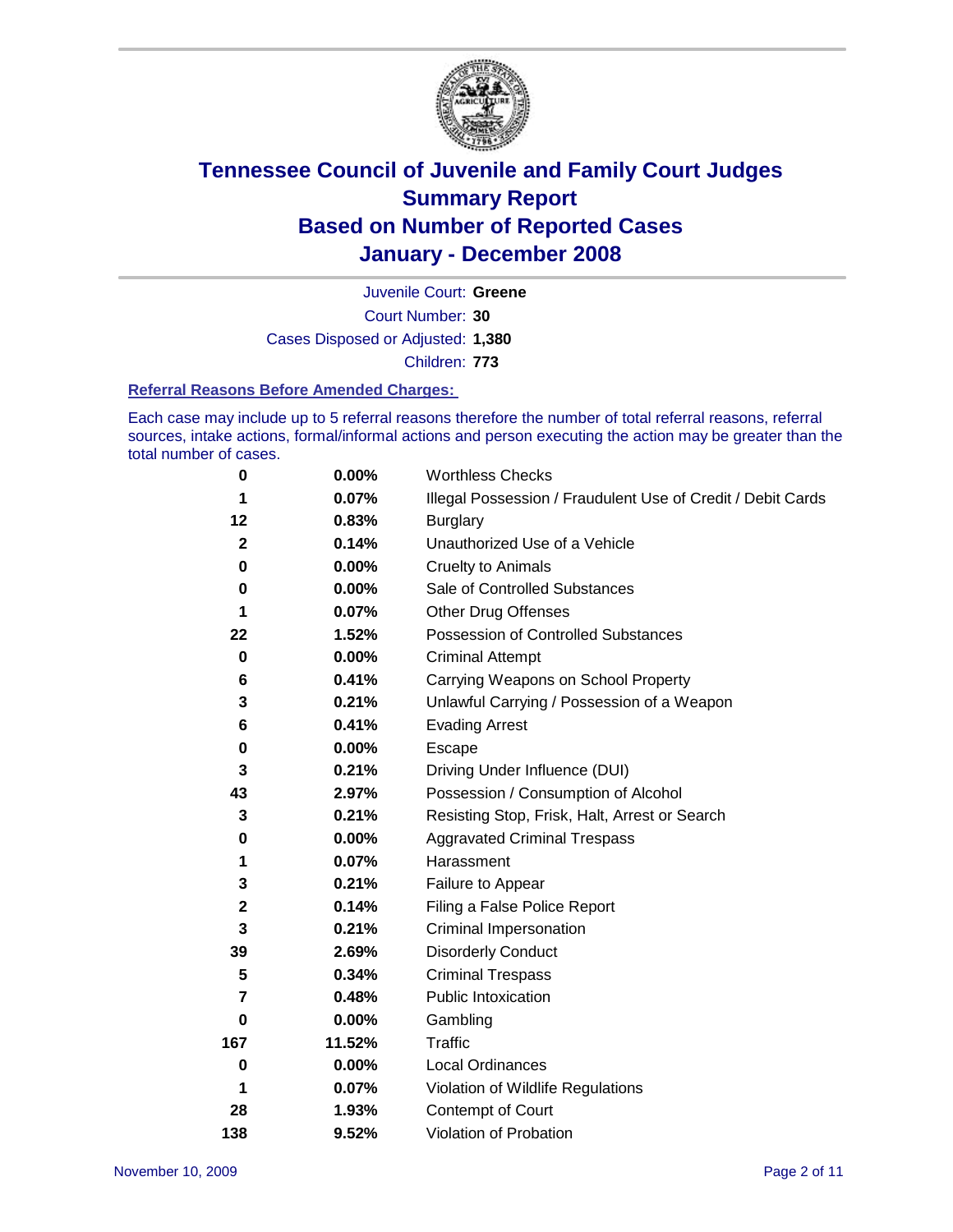

Court Number: **30** Juvenile Court: **Greene** Cases Disposed or Adjusted: **1,380** Children: **773**

#### **Referral Reasons Before Amended Charges:**

Each case may include up to 5 referral reasons therefore the number of total referral reasons, referral sources, intake actions, formal/informal actions and person executing the action may be greater than the total number of cases.

| 11           | 0.76%    | Violation of Aftercare                 |
|--------------|----------|----------------------------------------|
| 26           | 1.79%    | <b>Unruly Behavior</b>                 |
| 98           | 6.76%    | Truancy                                |
| 0            | $0.00\%$ | In-State Runaway                       |
| 0            | 0.00%    | Out-of-State Runaway                   |
| 120          | 8.28%    | Possession of Tobacco Products         |
| 0            | $0.00\%$ | Violation of a Valid Court Order       |
| 2            | 0.14%    | Violation of Curfew                    |
| 0            | 0.00%    | <b>Sexually Abused Child</b>           |
| 0            | 0.00%    | <b>Physically Abused Child</b>         |
| 31           | 2.14%    | Dependency / Neglect                   |
| 9            | 0.62%    | <b>Termination of Parental Rights</b>  |
| 0            | $0.00\%$ | <b>Violation of Pretrial Diversion</b> |
| 0            | $0.00\%$ | Violation of Informal Adjustment       |
| 247          | 17.03%   | <b>Judicial Review</b>                 |
| 145          | 10.00%   | <b>Administrative Review</b>           |
| 0            | $0.00\%$ | <b>Foster Care Review</b>              |
| 24           | 1.66%    | Custody                                |
| $\mathbf{2}$ | 0.14%    | Visitation                             |
| $\mathbf 2$  | 0.14%    | Paternity / Legitimation               |
| 0            | $0.00\%$ | <b>Child Support</b>                   |
| 0            | $0.00\%$ | <b>Request for Medical Treatment</b>   |
| 0            | $0.00\%$ | <b>Consent to Marry</b>                |
| 68           | 4.69%    | Other                                  |
| 1,450        | 100.00%  | <b>Total Referrals</b>                 |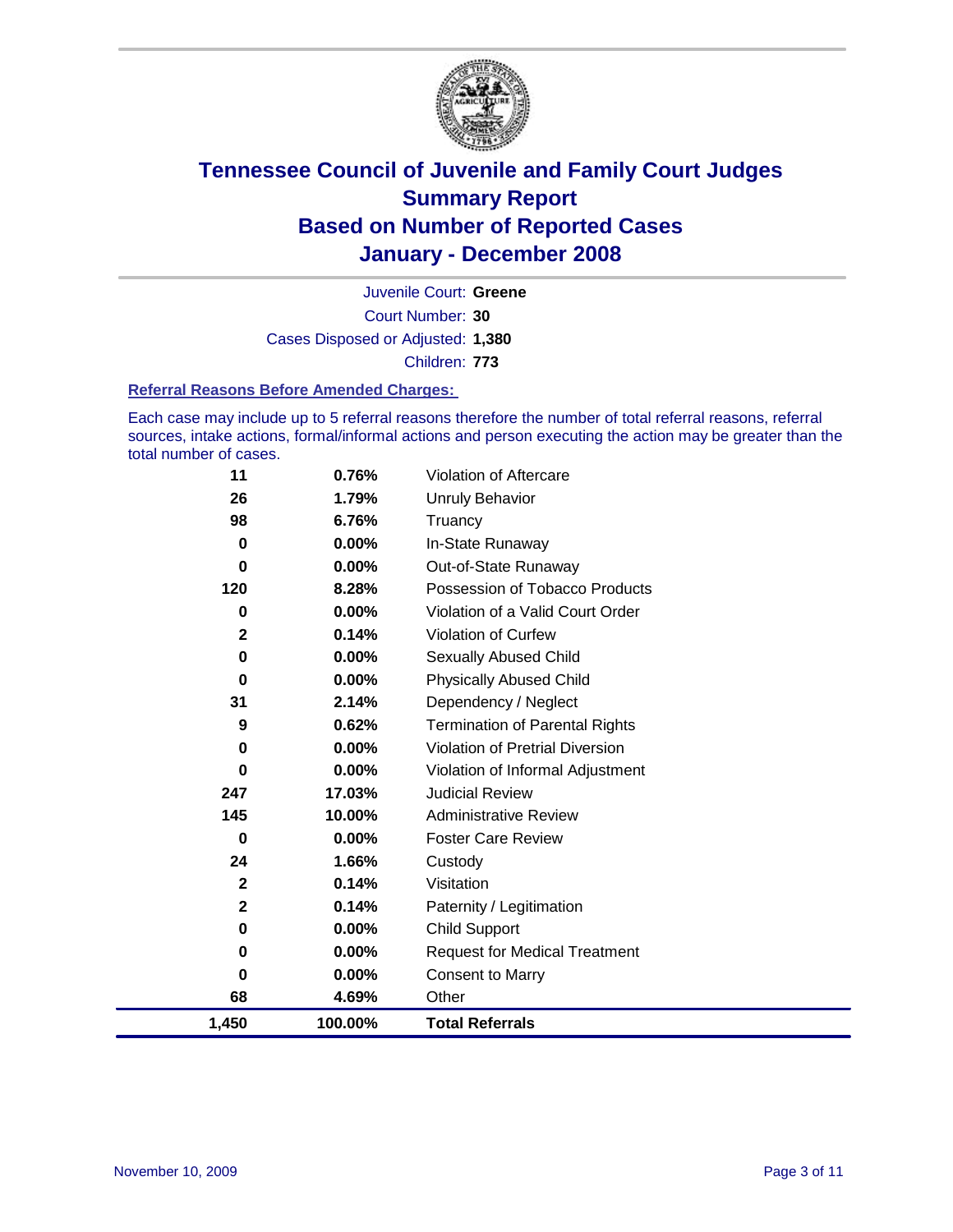

|                            |                                   | Juvenile Court: Greene            |  |
|----------------------------|-----------------------------------|-----------------------------------|--|
|                            |                                   | Court Number: 30                  |  |
|                            | Cases Disposed or Adjusted: 1,380 |                                   |  |
|                            |                                   | Children: 773                     |  |
| <b>Referral Sources: 1</b> |                                   |                                   |  |
| 420                        | 28.97%                            | Law Enforcement                   |  |
| 52                         | 3.59%                             | Parents                           |  |
| 25                         | 1.72%                             | Relatives                         |  |
| 1                          | $0.07\%$                          | Self                              |  |
| 254                        | 17.52%                            | School                            |  |
| 0                          | $0.00\%$                          | CSA                               |  |
| 185                        | 12.76%                            | <b>DCS</b>                        |  |
| 0                          | $0.00\%$                          | <b>Other State Department</b>     |  |
| 1                          | 0.07%                             | <b>District Attorney's Office</b> |  |
| 285                        | 19.66%                            | <b>Court Staff</b>                |  |
| 163                        | 11.24%                            | Social Agency                     |  |
| 7                          | 0.48%                             | <b>Other Court</b>                |  |
| 96                         | າ 100/                            | $\overline{\phantom{a}}$          |  |

| 1,450 | 100.00%  | <b>Total Referral Sources</b> |  |
|-------|----------|-------------------------------|--|
| 21    | 1.45%    | Other                         |  |
| 0     | $0.00\%$ | <b>Unknown</b>                |  |
| 0     | $0.00\%$ | Hospital                      |  |
| 0     | $0.00\%$ | Child & Parent                |  |
| 36    | 2.48%    | Victim                        |  |

#### **Age of Child at Referral: 2**

| 773 | 100.00% | <b>Total Child Count</b> |
|-----|---------|--------------------------|
| 0   | 0.00%   | <b>Unknown</b>           |
| 27  | 3.49%   | Ages 19 and Over         |
| 239 | 30.92%  | Ages 17 through 18       |
| 260 | 33.64%  | Ages 15 through 16       |
| 94  | 12.16%  | Ages 13 through 14       |
| 39  | 5.05%   | Ages 11 through 12       |
| 114 | 14.75%  | Ages 10 and Under        |
|     |         |                          |

<sup>1</sup> If different than number of Referral Reasons (1450), verify accuracy of your court's data.

<sup>2</sup> One child could be counted in multiple categories, verify accuracy of your court's data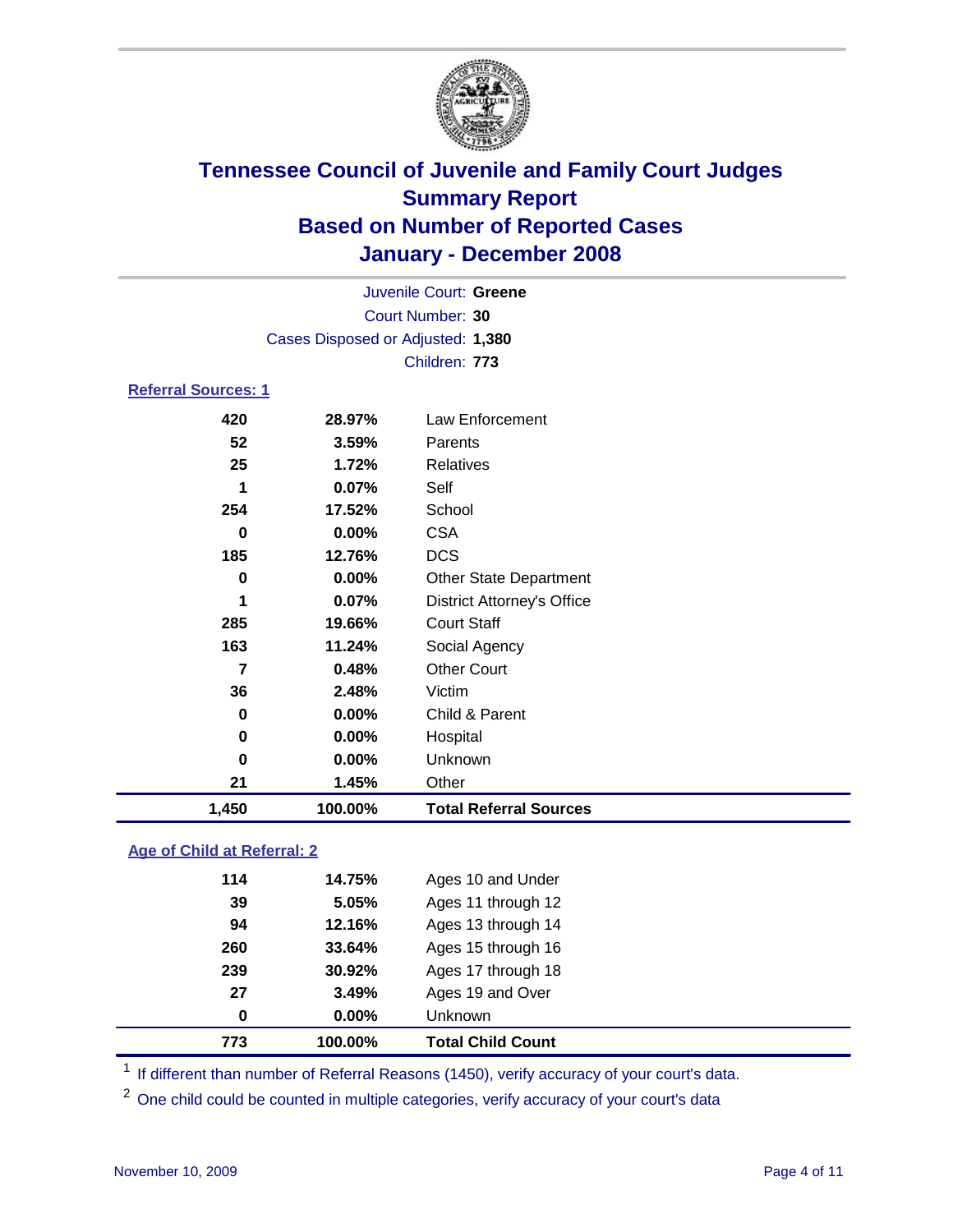

| Juvenile Court: Greene                  |                                   |                          |  |  |  |
|-----------------------------------------|-----------------------------------|--------------------------|--|--|--|
| Court Number: 30                        |                                   |                          |  |  |  |
|                                         | Cases Disposed or Adjusted: 1,380 |                          |  |  |  |
|                                         |                                   | Children: 773            |  |  |  |
| Sex of Child: 1                         |                                   |                          |  |  |  |
| 495                                     | 64.04%                            | Male                     |  |  |  |
| 276                                     | 35.71%                            | Female                   |  |  |  |
| $\mathbf{2}$                            | 0.26%                             | Unknown                  |  |  |  |
| 773                                     | 100.00%                           | <b>Total Child Count</b> |  |  |  |
| Race of Child: 1                        |                                   |                          |  |  |  |
| 599                                     | 77.49%                            | White                    |  |  |  |
| 41                                      | 5.30%                             | African American         |  |  |  |
| 0                                       | 0.00%                             | Native American          |  |  |  |
| 0                                       | 0.00%                             | Asian                    |  |  |  |
| 4                                       | 0.52%                             | Mixed                    |  |  |  |
| 129                                     | 16.69%                            | Unknown                  |  |  |  |
| 773                                     | 100.00%                           | <b>Total Child Count</b> |  |  |  |
| <b>Hispanic Origin: 1</b>               |                                   |                          |  |  |  |
| 14                                      | 1.81%                             | Yes                      |  |  |  |
| 623                                     | 80.60%                            | <b>No</b>                |  |  |  |
| 136                                     | 17.59%                            | Unknown                  |  |  |  |
| 773                                     | 100.00%                           | <b>Total Child Count</b> |  |  |  |
| <b>School Enrollment of Children: 1</b> |                                   |                          |  |  |  |
| 517                                     | 66.88%                            | Yes                      |  |  |  |
| 100                                     | 12.94%                            | No                       |  |  |  |
| 156                                     | 20.18%                            | Unknown                  |  |  |  |
| 773                                     | 100.00%                           | <b>Total Child Count</b> |  |  |  |

One child could be counted in multiple categories, verify accuracy of your court's data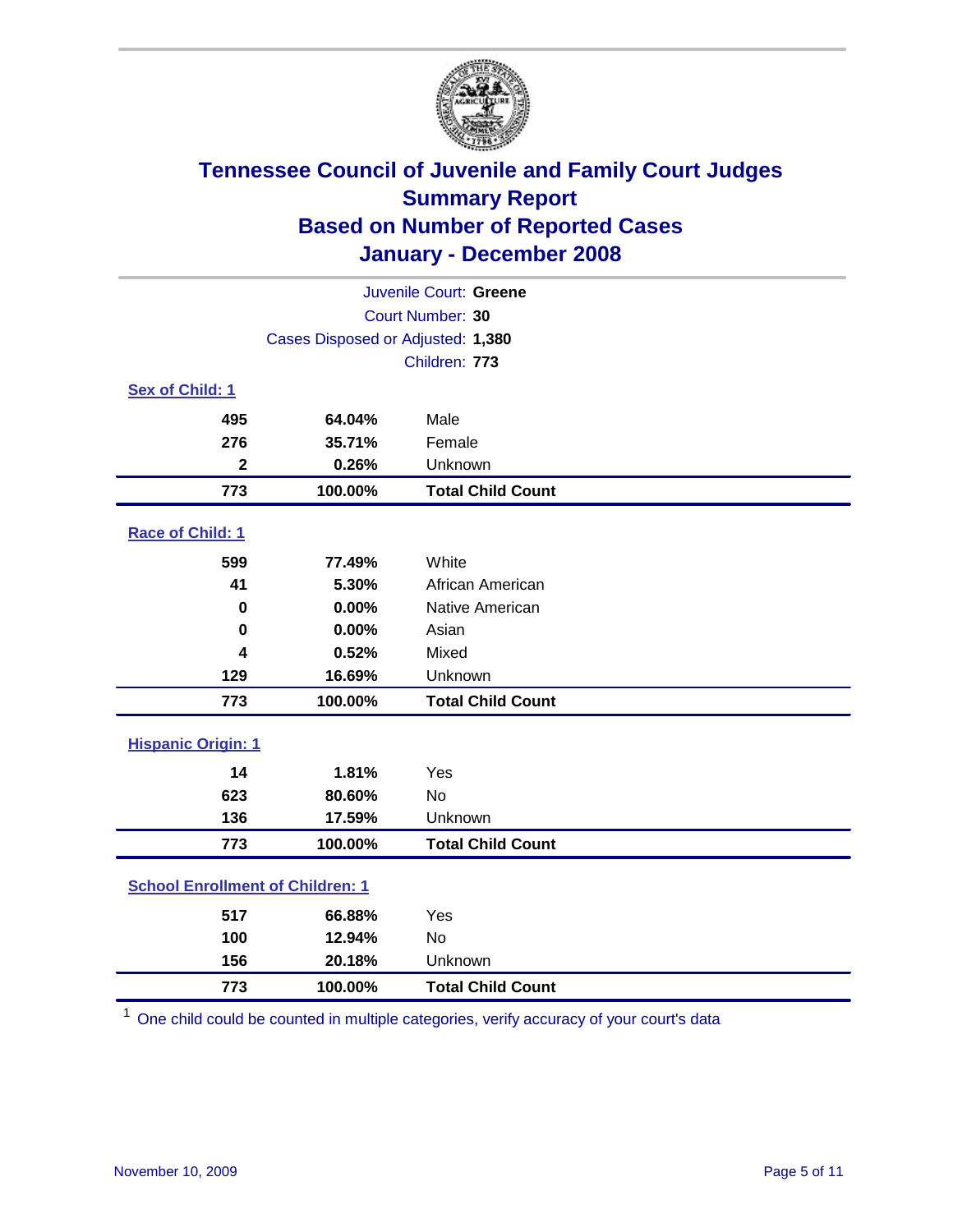

Court Number: **30** Juvenile Court: **Greene** Cases Disposed or Adjusted: **1,380** Children: **773**

#### **Living Arrangement of Child at Time of Referral: 1**

| 773 | 100.00% | <b>Total Child Count</b>     |
|-----|---------|------------------------------|
| 3   | 0.39%   | Other                        |
| 143 | 18.50%  | Unknown                      |
| 37  | 4.79%   | Independent                  |
| 7   | 0.91%   | In an Institution            |
| 18  | 2.33%   | In a Residential Center      |
| 18  | 2.33%   | In a Group Home              |
| 91  | 11.77%  | With Foster Family           |
| 9   | 1.16%   | With Adoptive Parents        |
| 66  | 8.54%   | <b>With Relatives</b>        |
| 49  | 6.34%   | With Father                  |
| 202 | 26.13%  | With Mother                  |
| 32  | 4.14%   | With Mother and Stepfather   |
| 11  | 1.42%   | With Father and Stepmother   |
| 87  | 11.25%  | With Both Biological Parents |
|     |         |                              |

#### **Type of Detention: 2**

| 1.380 | 100.00%  | <b>Total Detention Count</b> |  |
|-------|----------|------------------------------|--|
| 0     | $0.00\%$ | Other                        |  |
| 1,338 | 96.96%   | Does Not Apply               |  |
| 0     | $0.00\%$ | <b>Unknown</b>               |  |
| 0     | 0.00%    | <b>Psychiatric Hospital</b>  |  |
| 0     | 0.00%    | Jail - No Separation         |  |
| 0     | $0.00\%$ | Jail - Partial Separation    |  |
| 0     | $0.00\%$ | Jail - Complete Separation   |  |
| 31    | 2.25%    | Juvenile Detention Facility  |  |
| 11    | 0.80%    | Non-Secure Placement         |  |
|       |          |                              |  |

<sup>1</sup> One child could be counted in multiple categories, verify accuracy of your court's data

<sup>2</sup> If different than number of Cases (1380) verify accuracy of your court's data.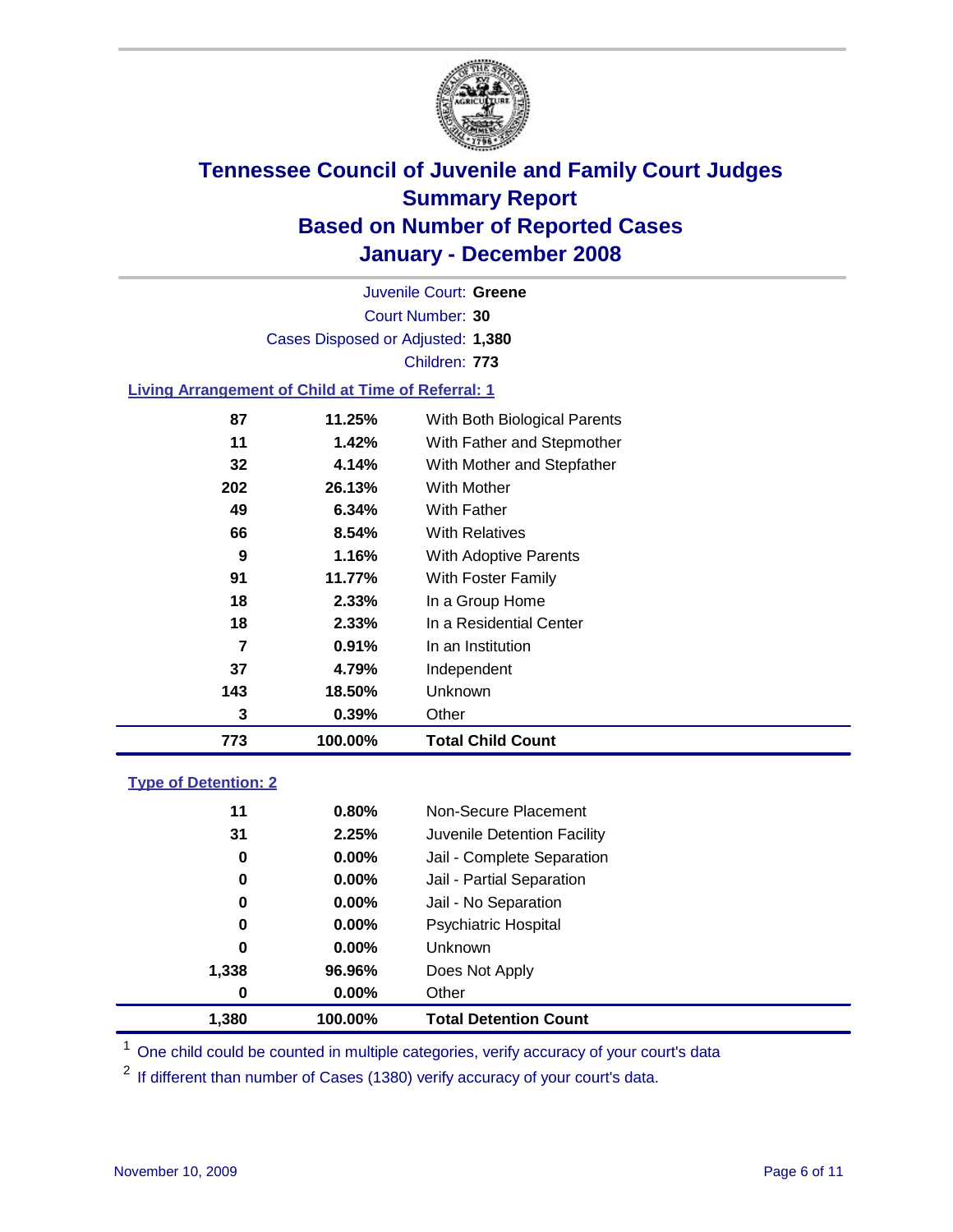

|                                                    | Juvenile Court: Greene            |                                      |  |  |  |
|----------------------------------------------------|-----------------------------------|--------------------------------------|--|--|--|
| Court Number: 30                                   |                                   |                                      |  |  |  |
|                                                    | Cases Disposed or Adjusted: 1,380 |                                      |  |  |  |
|                                                    |                                   | Children: 773                        |  |  |  |
| <b>Placement After Secure Detention Hearing: 1</b> |                                   |                                      |  |  |  |
| 15                                                 | 1.09%                             | Returned to Prior Living Arrangement |  |  |  |
| 4                                                  | 0.29%                             | Juvenile Detention Facility          |  |  |  |
| 0                                                  | 0.00%                             | Jail                                 |  |  |  |
| 0                                                  | 0.00%                             | Shelter / Group Home                 |  |  |  |
| 0                                                  | 0.00%                             | <b>Foster Family Home</b>            |  |  |  |
| 1                                                  | 0.07%                             | Psychiatric Hospital                 |  |  |  |
| 1                                                  | 0.07%                             | Unknown                              |  |  |  |
| 1,352                                              | 97.97%                            | Does Not Apply                       |  |  |  |
| 7                                                  | 0.51%                             | Other                                |  |  |  |
| 1,380                                              | 100.00%                           | <b>Total Placement Count</b>         |  |  |  |
|                                                    |                                   |                                      |  |  |  |
| <b>Intake Actions: 2</b>                           |                                   |                                      |  |  |  |
| 806                                                | 55.59%                            | <b>Petition Filed</b>                |  |  |  |
| 450                                                | 31.03%                            | <b>Motion Filed</b>                  |  |  |  |
| 194                                                | 13.38%                            | <b>Citation Processed</b>            |  |  |  |
| 0                                                  | 0.00%                             | Notification of Paternity Processed  |  |  |  |
| 0                                                  | 0.00%                             | Scheduling of Judicial Review        |  |  |  |
| 0                                                  | 0.00%                             | Scheduling of Administrative Review  |  |  |  |
| 0                                                  | 0.00%                             | Scheduling of Foster Care Review     |  |  |  |
| 0                                                  | 0.00%                             | Unknown                              |  |  |  |
| 0                                                  | 0.00%                             | Does Not Apply                       |  |  |  |
| 0                                                  | 0.00%                             | Other                                |  |  |  |
| 1,450                                              | 100.00%                           | <b>Total Intake Count</b>            |  |  |  |

<sup>1</sup> If different than number of Cases (1380) verify accuracy of your court's data.

<sup>2</sup> If different than number of Referral Reasons (1450), verify accuracy of your court's data.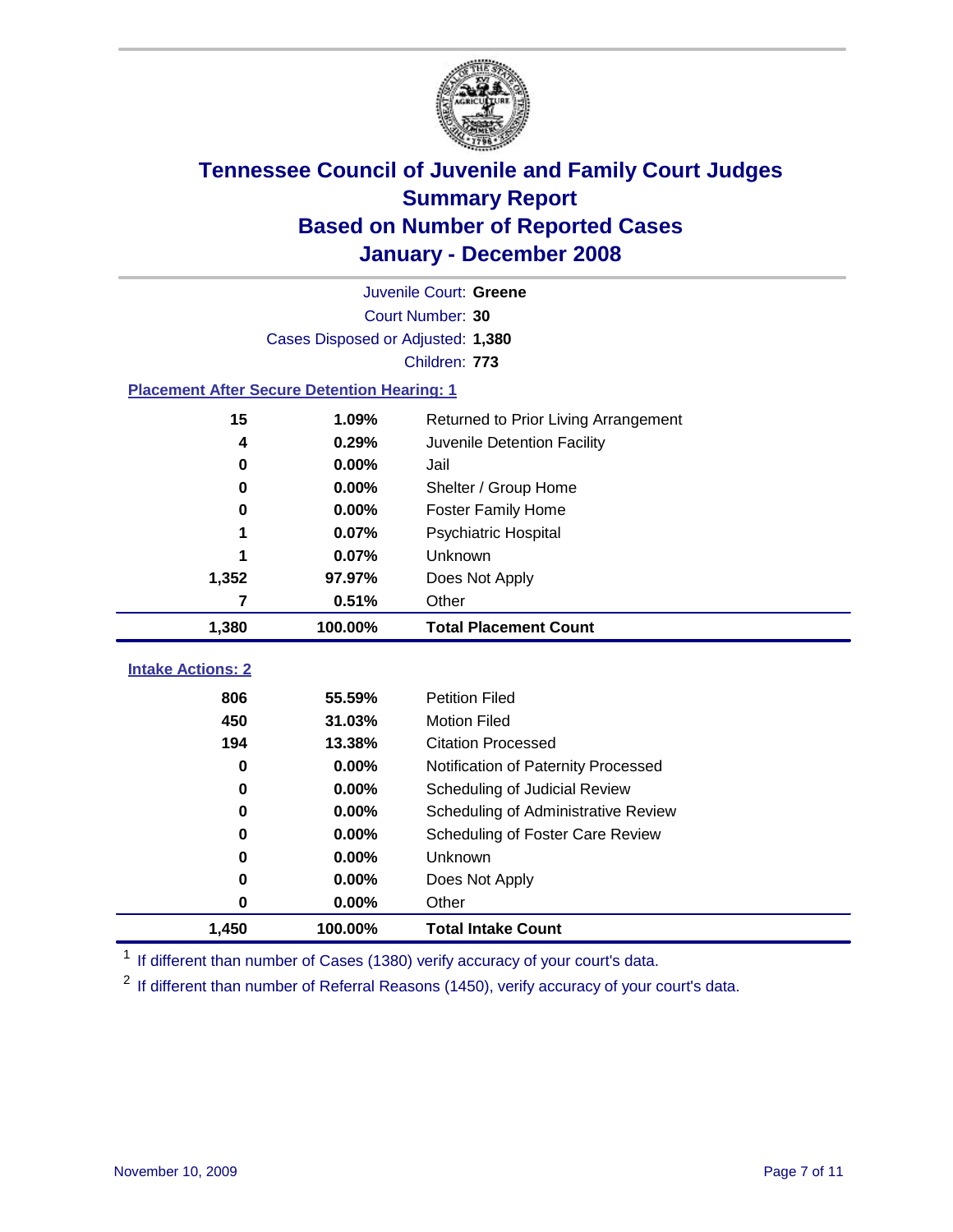

Court Number: **30** Juvenile Court: **Greene** Cases Disposed or Adjusted: **1,380** Children: **773**

#### **Last Grade Completed by Child: 1**

| 773          | 100.00% | <b>Total Child Count</b> |  |
|--------------|---------|--------------------------|--|
| 6            | 0.78%   | Other                    |  |
| 397          | 51.36%  | Unknown                  |  |
| 4            | 0.52%   | Never Attended School    |  |
|              | 0.13%   | Graduated                |  |
| 4            | 0.52%   | <b>GED</b>               |  |
| 1            | 0.13%   | Non-Graded Special Ed    |  |
| 3            | 0.39%   | 12th Grade               |  |
| 37           | 4.79%   | 11th Grade               |  |
| 77           | 9.96%   | 10th Grade               |  |
| 64           | 8.28%   | 9th Grade                |  |
| 62           | 8.02%   | 8th Grade                |  |
| 25           | 3.23%   | 7th Grade                |  |
| 13           | 1.68%   | 6th Grade                |  |
| 9            | 1.16%   | 5th Grade                |  |
| 4            | 0.52%   | 4th Grade                |  |
| 1            | 0.13%   | 3rd Grade                |  |
| $\mathbf{2}$ | 0.26%   | 2nd Grade                |  |
| 1            | 0.13%   | 1st Grade                |  |
| $\mathbf{2}$ | 0.26%   | Kindergarten             |  |
| 3            | 0.39%   | Preschool                |  |
| 57           | 7.37%   | Too Young for School     |  |

### **Enrolled in Special Education: 1**

| 773 | 100.00% | <b>Total Child Count</b> |  |
|-----|---------|--------------------------|--|
| 379 | 49.03%  | Unknown                  |  |
| 315 | 40.75%  | No                       |  |
| 79  | 10.22%  | Yes                      |  |
|     |         |                          |  |

<sup>1</sup> One child could be counted in multiple categories, verify accuracy of your court's data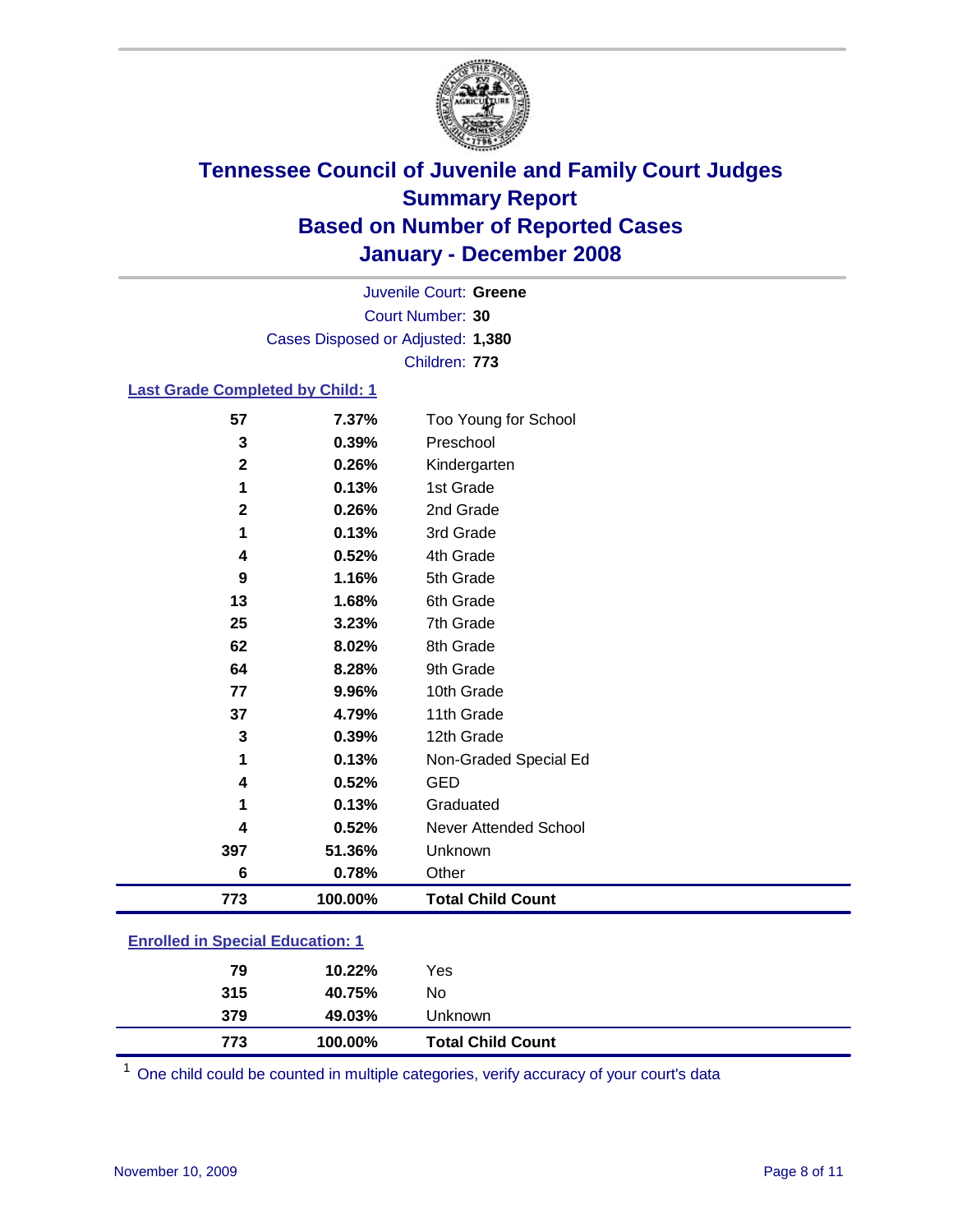

|                              |                                   | Juvenile Court: Greene    |
|------------------------------|-----------------------------------|---------------------------|
|                              |                                   | Court Number: 30          |
|                              | Cases Disposed or Adjusted: 1,380 |                           |
|                              |                                   | Children: 773             |
| <b>Action Executed By: 1</b> |                                   |                           |
| 906                          | 62.48%                            | Judge                     |
| 528                          | 36.41%                            | Referee                   |
| 14                           | 0.97%                             | <b>YSO</b>                |
| $\mathbf{2}$                 | 0.14%                             | Other                     |
| 0                            | $0.00\%$                          | Unknown                   |
| 1,450                        | 100.00%                           | <b>Total Action Count</b> |

#### **Formal / Informal Actions: 1**

| 142   | 9.79%    | Dismissed                                        |
|-------|----------|--------------------------------------------------|
| 54    | 3.72%    | Retired / Nolle Prosequi                         |
| 185   | 12.76%   | <b>Complaint Substantiated Delinquent</b>        |
| 157   | 10.83%   | <b>Complaint Substantiated Status Offender</b>   |
| 30    | 2.07%    | <b>Complaint Substantiated Dependent/Neglect</b> |
| 0     | 0.00%    | <b>Complaint Substantiated Abused</b>            |
| 0     | 0.00%    | <b>Complaint Substantiated Mentally III</b>      |
| 16    | 1.10%    | Informal Adjustment                              |
| 23    | $1.59\%$ | <b>Pretrial Diversion</b>                        |
| 1     | 0.07%    | <b>Transfer to Adult Court Hearing</b>           |
| 0     | 0.00%    | Charges Cleared by Transfer to Adult Court       |
| 15    | 1.03%    | Special Proceeding                               |
| 250   | 17.24%   | <b>Review Concluded</b>                          |
| 252   | 17.38%   | Case Held Open                                   |
| 325   | 22.41%   | Other                                            |
| 0     | 0.00%    | <b>Unknown</b>                                   |
| 1,450 | 100.00%  | <b>Total Action Count</b>                        |

<sup>1</sup> If different than number of Referral Reasons (1450), verify accuracy of your court's data.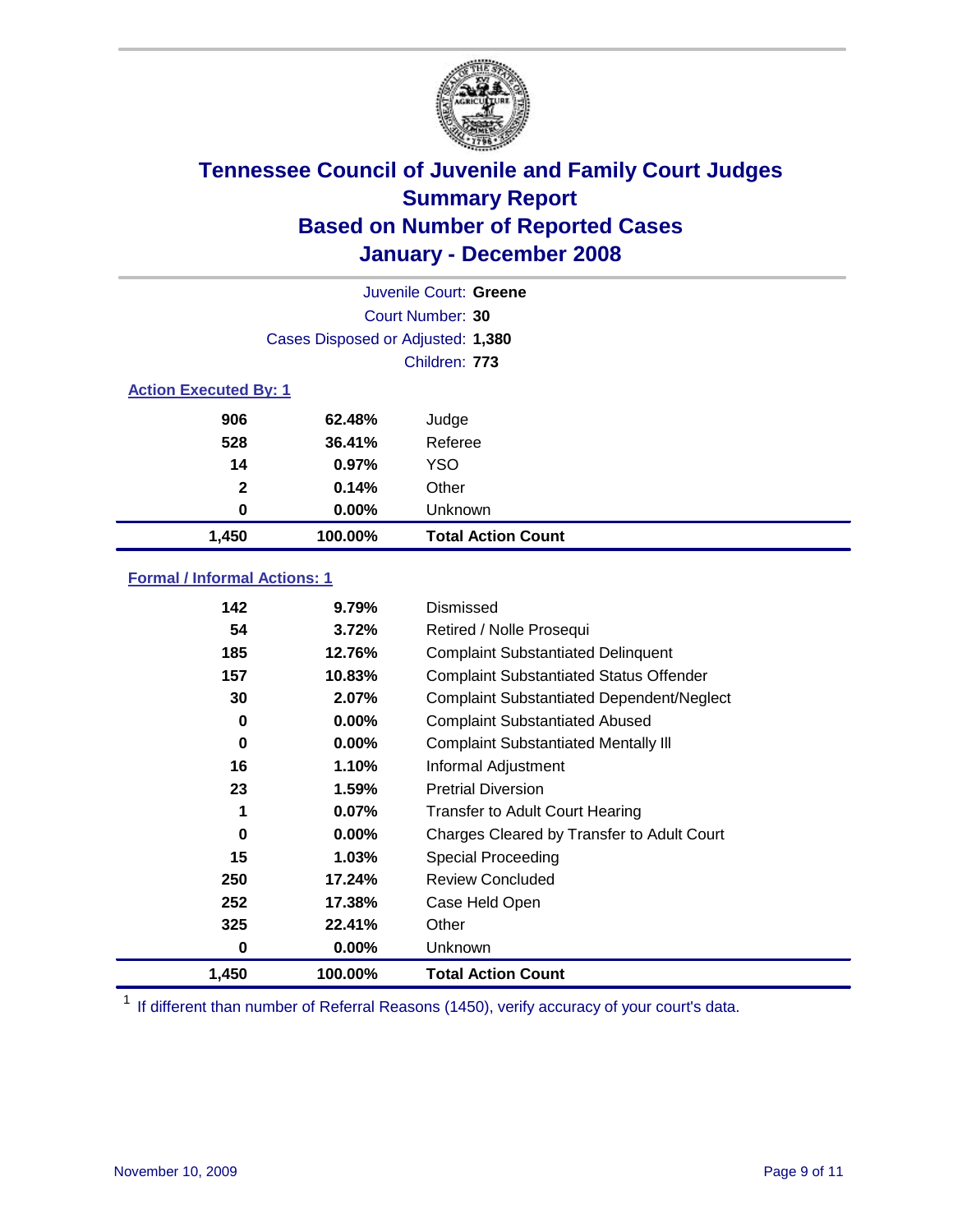

|                       |                                   | Juvenile Court: Greene                                |
|-----------------------|-----------------------------------|-------------------------------------------------------|
|                       |                                   | Court Number: 30                                      |
|                       | Cases Disposed or Adjusted: 1,380 |                                                       |
|                       |                                   | Children: 773                                         |
| <b>Case Outcomes:</b> |                                   | There can be multiple outcomes for one child or case. |
| 142                   | 4.09%                             | <b>Case Dismissed</b>                                 |
| 50                    | 1.44%                             | Case Retired or Nolle Prosequi                        |
| 0                     | 0.00%                             | Warned / Counseled                                    |
| 294                   | 8.47%                             | <b>Held Open For Review</b>                           |
| 17                    | 0.49%                             | Supervision / Probation to Juvenile Court             |
| 1                     | 0.03%                             | <b>Probation to Parents</b>                           |
| 0                     | 0.00%                             | Referral to Another Entity for Supervision / Service  |
| 43                    | 1.24%                             | Referred for Mental Health Counseling                 |
| 26                    | 0.75%                             | Referred for Alcohol and Drug Counseling              |
| 1                     | 0.03%                             | <b>Referred to Alternative School</b>                 |
| 0                     | 0.00%                             | Referred to Private Child Agency                      |
| 23                    | 0.66%                             | Referred to Defensive Driving School                  |
| 0                     | 0.00%                             | Referred to Alcohol Safety School                     |
| 10                    | 0.29%                             | Referred to Juvenile Court Education-Based Program    |
| 4                     | 0.12%                             | Driver's License Held Informally                      |
| 0                     | 0.00%                             | <b>Voluntary Placement with DMHMR</b>                 |
| 1                     | 0.03%                             | <b>Private Mental Health Placement</b>                |
| 0                     | 0.00%                             | <b>Private MR Placement</b>                           |
| 0                     | 0.00%                             | Placement with City/County Agency/Facility            |
| 4                     | 0.12%                             | Placement with Relative / Other Individual            |
| 212                   | 6.10%                             | Fine                                                  |
| 221                   | 6.36%                             | <b>Public Service</b>                                 |
| 45                    | 1.30%                             | Restitution                                           |
| 0                     | 0.00%                             | <b>Runaway Returned</b>                               |
| 56                    | 1.61%                             | No Contact Order                                      |
| 64                    | 1.84%                             | Injunction Other than No Contact Order                |
| 8                     | 0.23%                             | <b>House Arrest</b>                                   |
| 4                     | 0.12%                             | <b>Court Defined Curfew</b>                           |
| 0                     | 0.00%                             | Dismissed from Informal Adjustment                    |
| 0                     | 0.00%                             | <b>Dismissed from Pretrial Diversion</b>              |
| 10                    | 0.29%                             | Released from Probation                               |
| 0                     | 0.00%                             | <b>Transferred to Adult Court</b>                     |
| 0                     | $0.00\%$                          | <b>DMHMR Involuntary Commitment</b>                   |